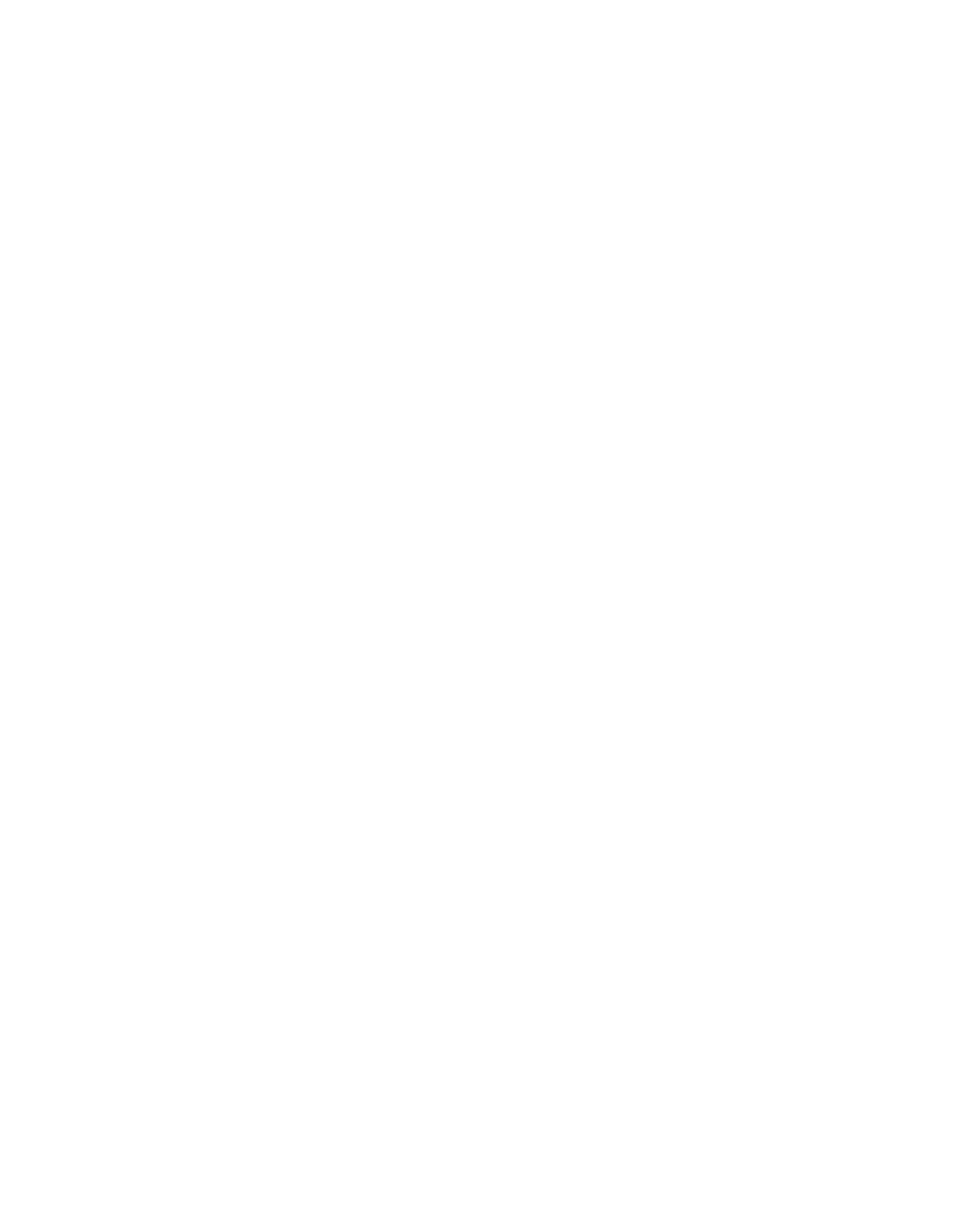#### **MEMORANDUM OF UNDERSTANDING**

|            | <b>between</b>                      |
|------------|-------------------------------------|
| THE        | <b>SCHOOL BOARD/SCHOOL DIVISION</b> |
|            | and                                 |
| <b>THE</b> | POLICE DEPARTMENT/SHERIFF'S OFFICE  |
|            | [DATE]                              |

### **PREAMBLE**

The [School Board/School Division (SD)] and [Police Department/Sheriff 's Office (PD/SO)] hereby enter into the School-Law Enforcement Partnership (SLEP) to foster relations of mutual respect and understanding in order to build a positive and safe school environment. The parties agree the vast majority of student misconduct can be best addressed through classroom and in-school strategies. The parties acknowledge that students are generally less mature and responsible than adults; they often lack the maturity, experience, perspective, and judgment to recognize and avoid choices that could be detrimental to them; and they are more susceptible to outside pressures than adults.

All responses to school misconduct should be reasonable, consistent, and fair, with appropriate consideration of mitigating factors and of the nature and severity of the incident. Students should receive appropriate redirection and support from inschool and community resources prior to the consideration of suspension, expulsion, involvement of law enforcement, or referral to court. This document is meant to be an accompaniment to the School and Law Enforcement Partnership Guide. For further details and instructions regarding the Partnership, please see the Guide.

### **PURPOSE**

The partnership is intended to facilitate effective, timely communication and coordination of efforts for both parties – the SD and PD/SO. The purpose of this Memorandum of Understanding (MOU) is to establish a mutually beneficial framework that both schools and law enforcement can work within to achieve shared goals.

### **GOALS**

The primary goals of the SLEP are 1) to promote positive and supportive school climates and 2) to create and maintain safe and secure school environments.

To promote positive and supportive school climates, the partnership will collaborate to increase law-related education, expand school safety and crime prevention efforts, reduce conflict, and support effective interventions for students.

To create and maintain safe and secure school environments, the partnership will collaborate to reduce and prevent crime, violence, victimization, and fear in and around schools, and minimize student involvement with the juvenile and criminal justice systems.

### **EVALUATION OF THE SCHOOL-LAW ENFORCEMENT PARTNERSHIP**

Measurable objectives of the SLEP should be developed jointly using school discipline, crime, and violence data, school climate survey data, and other data deemed to be relevant. Progress towards achieving objectives shall be jointly reviewed at least annually by SD and PD/SO designees and shared with the public.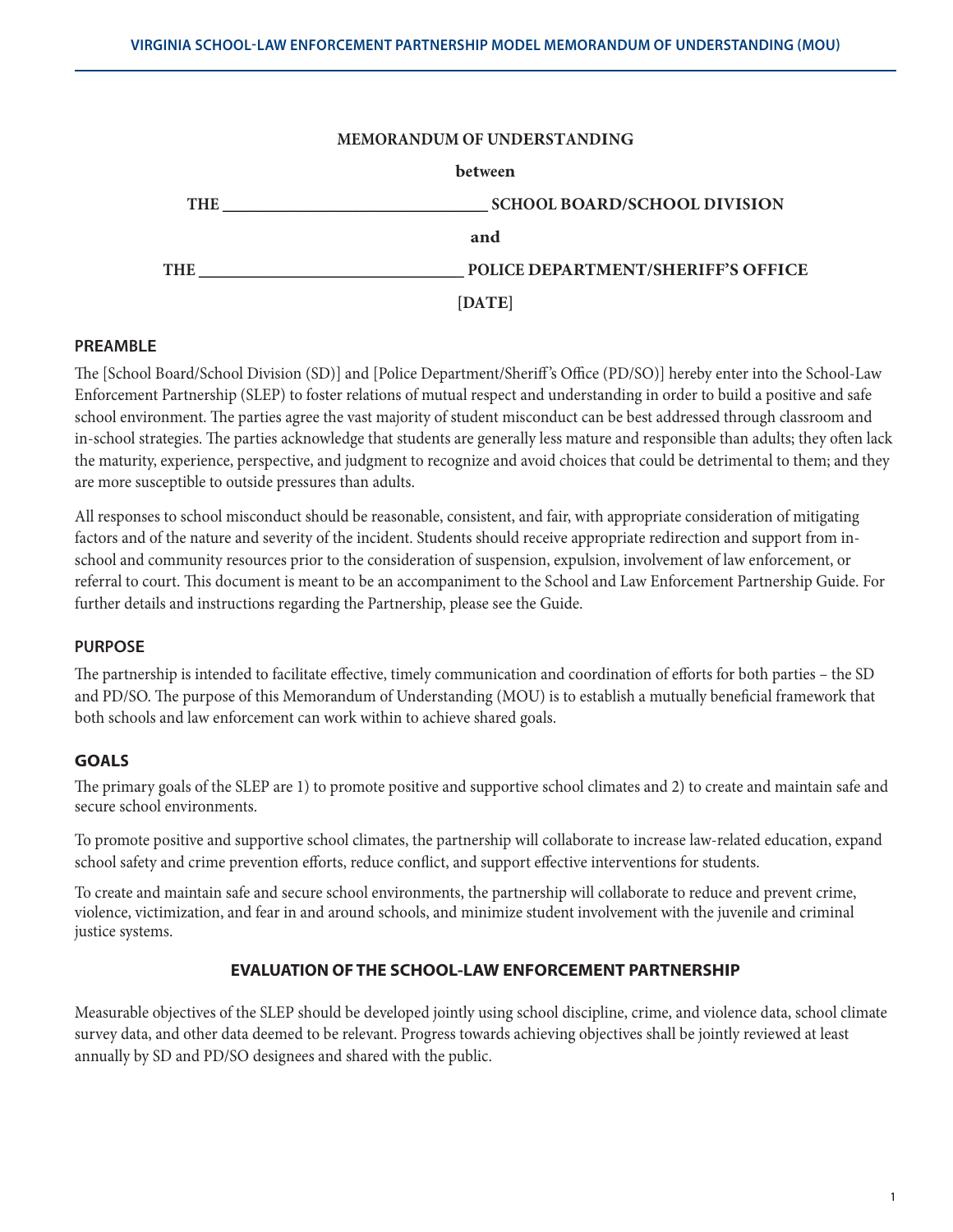

## **ROLES AND RESPONSIBILITIES OF PARTNER ORGANIZATIONS**

## **Police Department/Sheriff's Office Responsibilities**

The PD/SO will designate a direct point of contact between the PD/SO and the SD. The point of contact will address any operational and administrative issues and will serve as a consultant for school safety and security issues including assessments and critical incident response planning. The designee will maintain a working knowledge of school rules, regulations, and laws regarding student safety and conduct. The designee will establish and maintain effective relationships with school personnel at the division and school levels.

Selection, assignment, scheduling, training, supervision, and evaluation of school resource officers (SROs) will be the responsibility of the PD/SO. However, each of these actions will take into account the input of school personnel and identified needs and conditions of schools. The SRO shall remain at all times under the control, through the chain of command, of the law enforcement agency.

In developing and implementing law enforcement policies and practices that may affect schools, the PD/SO will consult with and take into consideration the views of the SD and the school community.

The PD/SO will ensure the SRO receives relevant training prior to or within 60 days of assignment in a school and ongoing joint training with school administrators. The training should be aligned with the SLEP and DCJS curriculum and in consultation with the SD.

### **School Division Responsibilities**

The SD will designate a primary division-level point of contact to implement the partnership and to maintain ongoing communications with PD/SO officials.

It is the responsibility of school administrators to facilitate effective communication between the SRO and school staff and to support the goals of the partnership.

Each school with an assigned SRO will provide work area(s) for the SRO that allow access to technologies, private interviewing of several persons, and locking storage space for securing physical evidence.

The SD will handle discipline within the school disciplinary process without involving SROs. SD policies, administrative guidance, training, and ongoing oversight will clearly communicate that school administrators and teachers are responsible for school discipline and that law enforcement is not to be involved with disciplinary action. The SD is responsible for communicating the goals and role of the SRO to all school administration, staff, and students.

The SD will ensure that school administrators with an assigned SRO will receive relevant training prior to or within 60 days of the SRO's assignment in a school and ongoing joint training with SROs. The training should be aligned with the SLEP and DCJS curriculum and in consultation with the PD/SO.

### **SRO Roles and Responsibilities**

SROs will be considered active members of their assigned schools. The SRO facilitates the effective delivery of law enforcement services and assists with matters related to safety, security, and the exchange of information.

As a general practice, unless there is a clear and imminent threat to safety, requests from school staff for SRO or other law enforcement assistance are to be channeled through a school administrator.

SROs' duty schedules should be organized to provide coverage throughout the school day, which may vary by school. SROs provide a visible deterrent to crime and shall be visible patrolling the exterior and interior grounds. The SRO should wear the regulation uniform and operate a marked police vehicle while on duty unless otherwise authorized by the SRO's supervisor for a specific purpose.

Additionally, SROs should assist school administrators in developing school crisis, emergency management, and response plans. They will work with administrators in problem-solving to prevent crime and promote safety in the school environment. SROs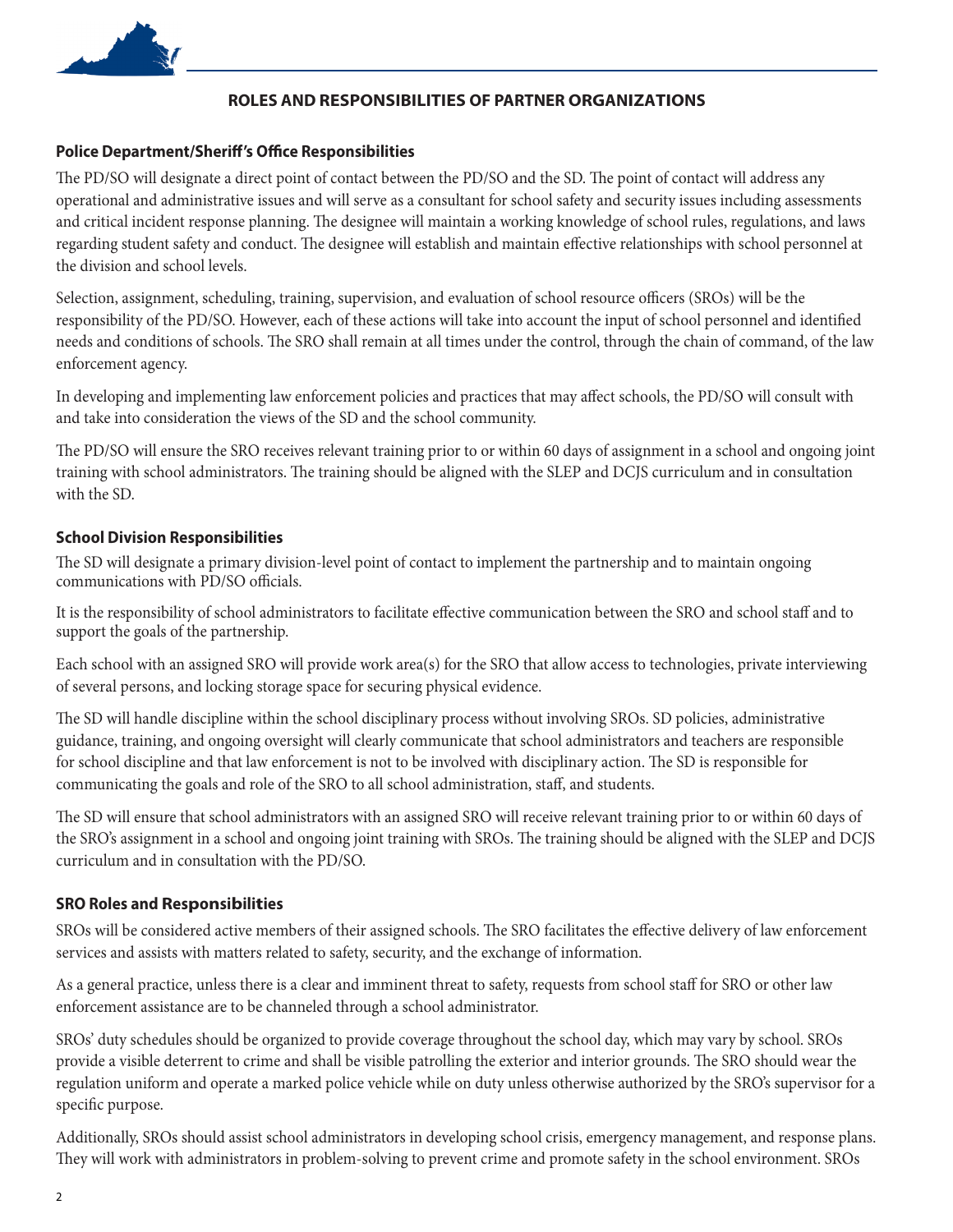are expected to collaborate with school administrators and other school personnel to support positive school climates that focus on resolving conflicts, reducing student engagement with the juvenile and criminal justice systems, and diverting youth from courts when possible.

SROs serve multiple roles in schools. The roles are interrelated but all are carried out with the aim to contribute to school safety and security and to promote positive and supportive school climates. Key roles are:

## **Law enforcement officer**

As sworn law enforcement officers, SROs' primary role in schools is as a law enforcement officer. SROs assume primary responsibility for responding to requests for assistance from administrators and coordinating the response of other law enforcement resources to the school. SROs should work with school administrators in problem solving to prevent crime and promote safety in the school environment. SROs should also collaborate with school personnel to reduce student engagement with the juvenile justice systems and divert students from the courts when possible.

## **Law-related educator**

As resources permit, SROs should strive to assist with presentations for school personnel on law-related topics such as law enforcement practices, changes in relevant laws, crime trends, crime prevention, school safety strategies, and crisis response procedures. SROs may also deliver law-related education with students using lessons/curricula approved in advance by the SRO Supervisor. In all cases, responding to incidents or conducting investigations will take precedence over delivery of presentations.

## **Informal mentor and role model**

Students often seek approval, direction, and guidance from adults in the school setting about various problems. Through formal and informal interaction with students, SROs serve as informal mentors and role models. SROs are expected to communicate clearly to students about acceptable and unacceptable behavior, to set a positive example in handling stressful situations and resolving conflicts, to show respect and consideration of others, and to express high expectations for student behavior. Students who may need additional assistance shall be referred to a school based resource.

### **School Administrator Roles and Responsibilities**

Consistent with Virginia Standards of Accreditation (2000), Section 8 VAC 20-131-210, "the school administrator is recognized as the instructional leader of the school and is responsible for effective school management that promotes positive student achievement, a safe and secure environment in which to teach and learn, and efficient use of resources." (Section A). "The school administrator also ensures that the school division's student code of conduct is enforced and seeks to maintain a safe and secure school environment. " (Section B.2) Additionally, consistent with Section 8 VAC 20-131-260.C.3., the school administration ensures "a written procedure, in accordance with guidelines established by the local board, for responding to violent, disruptive or illegal activities by students on school property or during a school-sponsored activity."

School administrators should review the SLEP MOU with SROs and establish school-specific operational and communications procedures to support goals of the SLEP.

## **OPERATIONAL PROCEDURES**

## **Differentiating Disciplinary Misconduct from Criminal Offenses**

School administrators and teachers are responsible for school discipline. Although SROs are expected to be familiar with the school division code of student conduct, the rules of individual schools, and their application in day-to-day practice, SROs should not be involved with the enforcement of school rules or disciplinary infractions that are not violations of law.

Consequences of student misconduct should be effective, developmentally appropriate, and fair. Interventions and school sanctions should help students learn from their mistakes and address root causes of misconduct. School administrators will consider alternatives to suspensions and law enforcement officials will consider alternatives to referrals to juvenile court services and arrests for student violations of law.

The SLEP shall operate in a manner to ensure children with disabilities receive appropriate behavioral interventions and supports.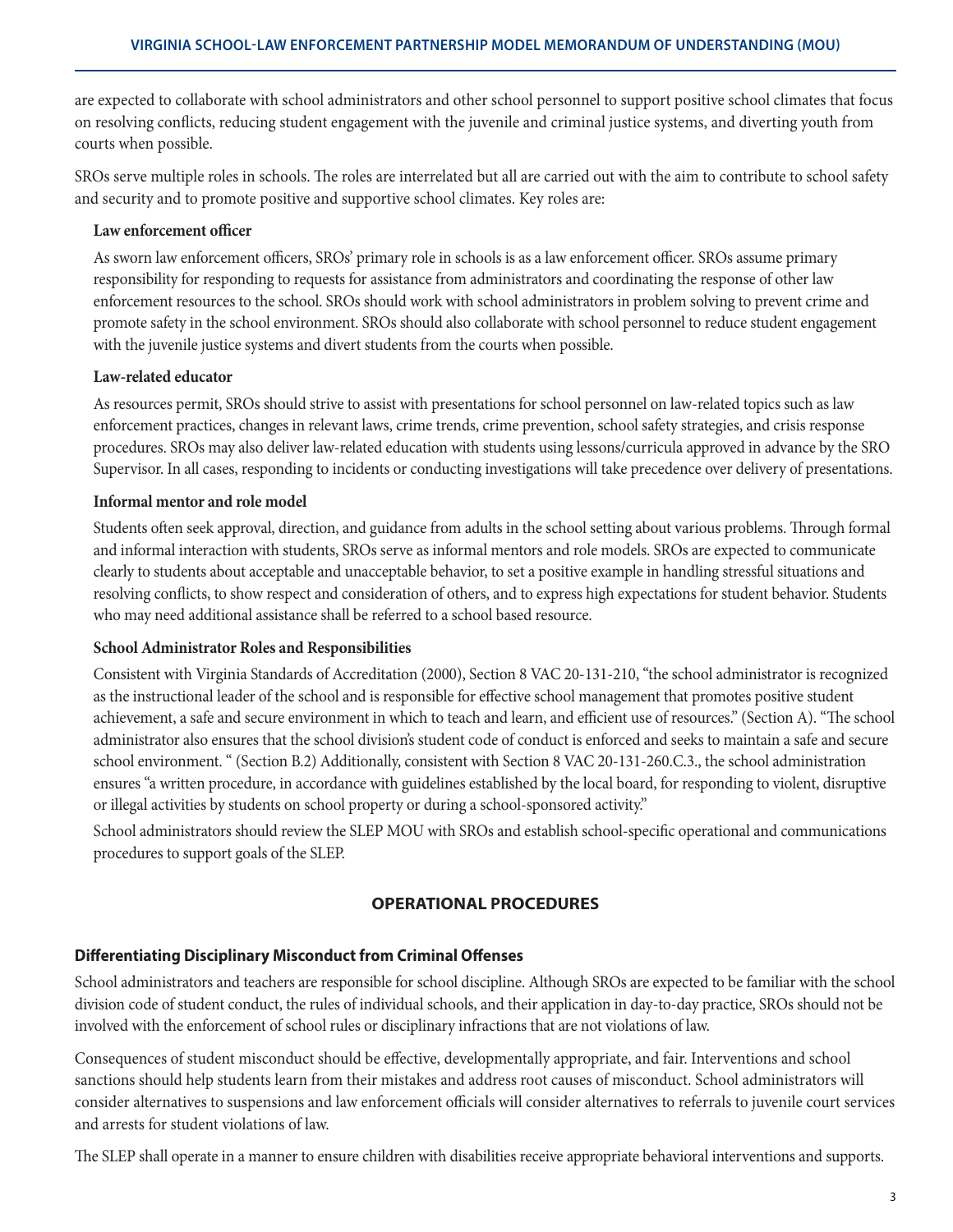

## **Information Sharing**

The release of student records is governed by the Family Educational Rights and Privacy Act (FERPA), 20 U.S.C. §1232g. "School officials" may access and disclose student records only as authorized by FERPA.

When appropriate, and to the extent the law allows, the SD should notify SROs of any special needs of a student involved in a school-based infraction that is not routine discipline, in order to assist the SRO in recognizing and accommodating behaviors that may be manifestations of the student's disability.

**Consent access**. An SRO or other law enforcement officer may have access to a student's education records with written consent of the student's parent or of the student if the student is age 18 or older.

**SRO access**. For purposes of access to student records, SROs are considered "school officials" and may be provided student information as needed to carry out their duties related to the school environment. SROs may have access to directory information for all students in the school division. SROs may have access to information on students in their assigned schools that include directory information and additional items needed to carry out their duties, such as class schedules, as approved by the school administrator.

**Health and Safety Emergency Exception**. In the event of a significant and articulable threat to health or safety, school officials may disclose any information from student records to appropriate parties, including law enforcement officials, whose knowledge of the information is needed to protect the health and safety of a student or another individual.

**SRO disclosure of law enforcement records**. SROs may disclose only law enforcement records created and maintained by the SRO for the purpose of ensuring the physical safety and security of people and property in schools and/or enforcement of laws. Because law enforcement records are not student records, they are not subject to the disclosure restrictions of FERPA.

## **Investigation and Questioning**

SROs have the authority to question students who may have information about criminal activity. As sworn law enforcement officers, SROs have authority to stop, question, interview, and take law enforcement action without prior authorization of the school administrator or contacting parents. However, the investigation and questioning of students during school hours or at school events should be limited to situations where the investigation is related to suspected criminal activity. Investigations and questioning of students for offenses not related to the operation of or occurring at the school should take place at school only when delay might result in danger to any person, destruction of evidence, or flight from the jurisdiction by the person suspected of a crime.

The interviewing of students – whether suspects, victims, or witnesses – should be conducted privately in an office setting. SROs will take steps to ensure minimal intrusion into the educational experience of students being questioned in the school setting.

Recognizing that a reasonable child subjected to police questioning will sometimes feel pressured to submit when a reasonable adult would feel free to go, as a general rule, the student should not be arrested or placed in custody during the initial interview or interrogation. The student will be informed generally of the purpose of the investigation, warned against self-incrimination in a developmentally appropriate manner, and given an opportunity to present informally his or her knowledge of the facts. If the student wishes to remain silent, to contact his or her parents or an attorney, or to end the interview, the questioning should cease and the student's request should be granted unless detaining the student is lawful and reasonable under the circumstances.

SROs are responsible to lead the investigation and questioning of students related to suspected violations of criminal law. SROs shall not be included in questioning students about student code of conduct violations that do not involve any criminal activity or risk of harm to self or others. School administrators are responsible for the questioning of students about violations of the code of conduct.

### **Searches**

All searches shall be conducted in accordance with federal and state laws, and applicable SD and PD/SO policies and guidelines, including the principles embodied in this memorandum of understanding.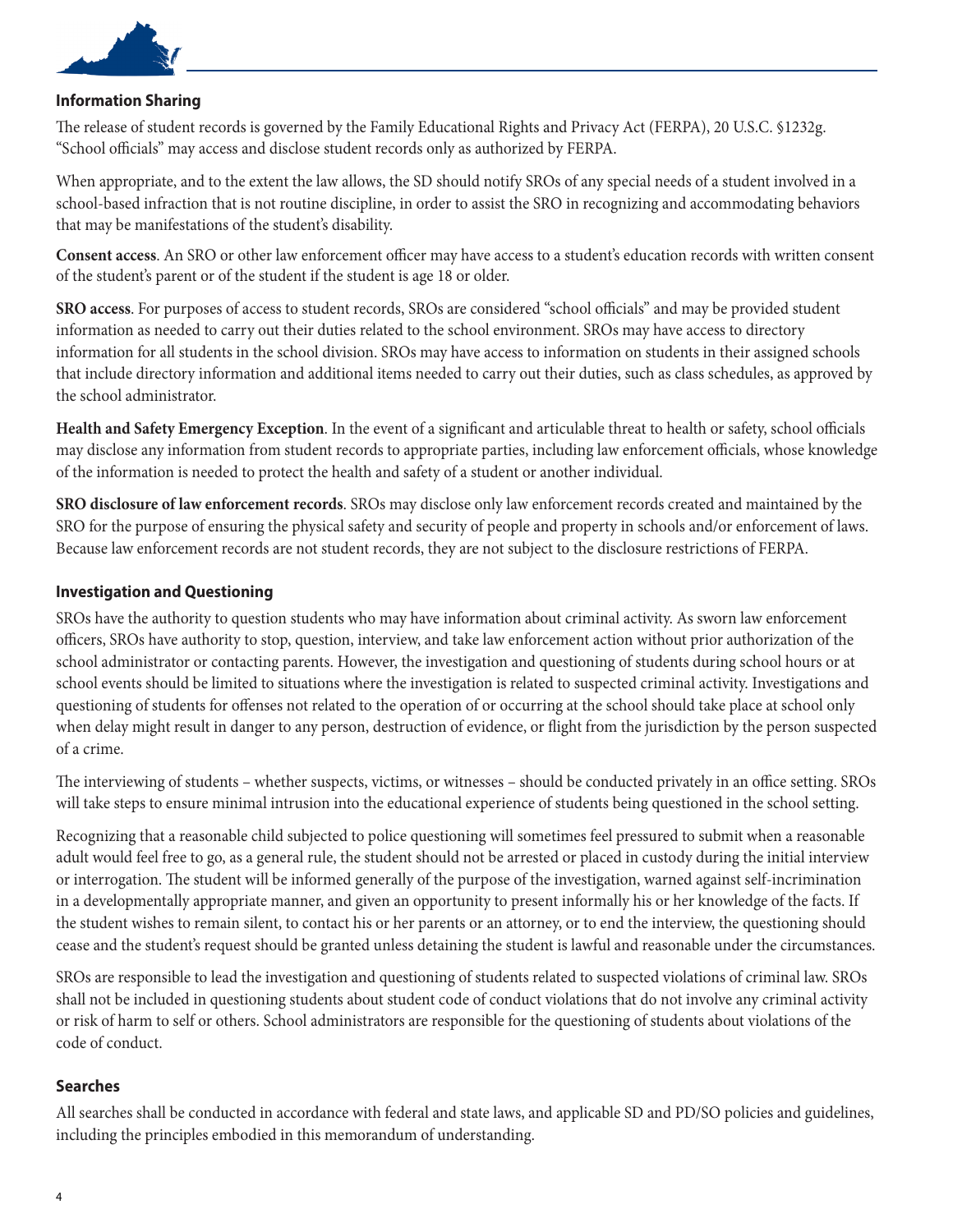**School administrator searches.** School officials may conduct searches of student's property and person under their jurisdiction when reasonable suspicion exists that the search will reveal evidence that the student has violated or is violating either the law or the rules of the school. The standard for search by a school official is reasonable suspicion.

**SRO searches.** Any search initiated by SROs or other law enforcement officer shall be based upon probable cause and, when required, a search warrant should be obtained. All searches should be reasonable in scope. All searches should occur outside the presence of students and school staff, with the exception of school administrators, unless there is a clear and immediate threat to physical safety.

SROs shall not become involved in administrative (school related) searches and at no time shall SROs request that an administrative search be conducted for law enforcement purposes or have the administrator act as his or her agent.

## **Arrests**

Whenever practical, arrests of a student or staff member should be accomplished outside of school hours in order to not disrupt the educational process or school setting. Arrests that must occur during school hours or on school grounds should be coordinated through the school administrator to minimize potential disruption. When circumstances do not allow for prior coordination through the school administrator, arrests will be reported to the school administrator as soon as possible. In addition to any required notification of parents and legal guardians by the SRO taking a student into custody, school administrators or their designees are also responsible for an additional notification to parents and legal guardians upon a school-based arrest of their child.

## **Physical Restraint by School Personnel**

Physical restraint is a personal restriction that immobilizes or reduces the ability of a student to move his or her torso, arms, legs, or head freely. The term physical restraint does not include a physical escort. Physical escort means a temporary touching or holding of the hand, wrist, arm, shoulder, or back for the purpose of inducing a student who is acting out to walk to a safe location.

Physical restraint by school personnel is used in accordance with Virginia Board of Education policies and guidelines on seclusion and restraint and related local school board policies. Every effort should be made by school personnel to prevent the need for the use of restraint. Physical restraint should not be used except by school personnel trained in the use of physical restraint required by the school division.

School staff will act to deescalate situations that are, or have the potential to cause, disruptions to the school environment and are violations of the student code of conduct. If physical intervention is necessary, the action should be reported promptly to the school administrator and the rationale for the action must be fully documented.

## **Physical Intervention by School Resource Officers**

An SRO should not be involved in the physical restraint of a student unless there is imminent danger of serious physical harm to self or others. As sworn law enforcement officers, SROs may intervene to deescalate situations.

Physical intervention by SROs is undertaken in accordance with policies and operational procedures of their local law enforcement agency. If an SRO is involved in the use of restraint or physical intervention, the action must be reported to the school principal and the SRO's supervisor and the rationale for the action must be fully documented.

SROs should be aware of the Virginia Board of Education's policies and guidelines on seclusion and restraint and related local school board policies and will attend training offered by the local school system on their use of seclusion and restraint by school employees. SROs, however, must continue to operate by their own department's policies and state law regarding physical intervention and use of force.

Additionally, the SD and PD/SRO will coordinate to ensure that reasonable effort is made to inform the parents on the day of the incident.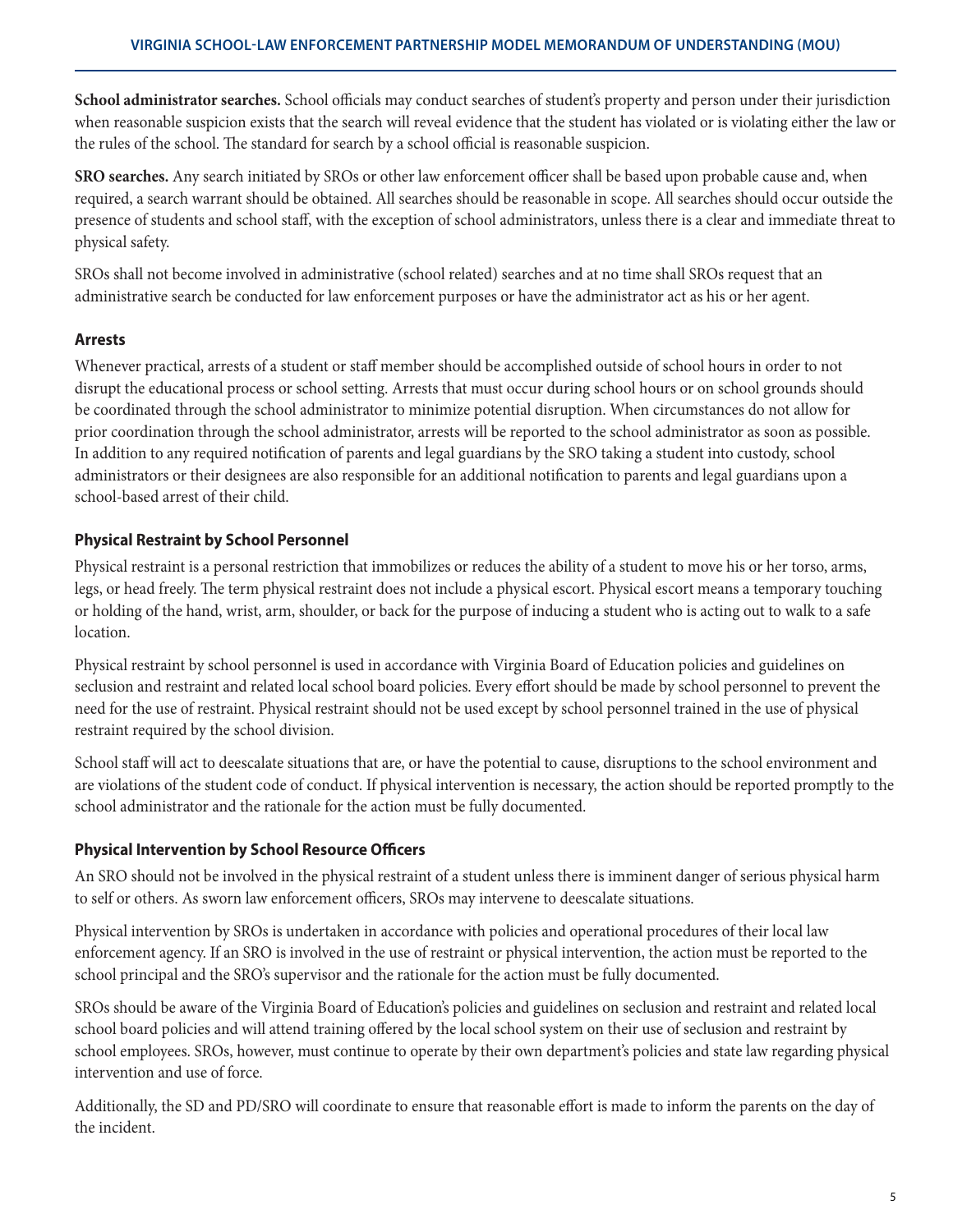

## **KEY STATUTORY RESPONSIBILITIES**

## **Crime Reporting**

Pursuant to §22.1-279.3:1.B, *Code of Virginia,* law enforcement agencies are required to notify a division superintendent, a principal, or a designee when a student in their school commits certain offenses that would be a felony if committed by an adult and the release status of the student. School superintendents who receive such reports are required to report the information to the principal of the school in which the students is enrolled. As a general practice, SROs should notify the principal as soon as practical of any significant law enforcement events occurring at or in association with the school (e.g., at a school bus stop or off-campus activity, during or outside school hours) whether or not the offense would be a felony if committed by an adult.

Pursuant to §22.1-279.3:1.D, *Code of Virginia,* certain types of criminal activity that come to the attention of the principal or school staff shall be reported immediately to the PD/SRO as specified in SD policy. No SRO or school administrator shall be required to file delinquency charges. After such notification is made to PD/SRO, the SD will ascertain the disposition of the incident made by the PD/SRO in order to complete the School/Law Enforcement Reporting form. Schools and SROs shall be encouraged to deal with school-based offenses through graduated sanctions or educational programming before a delinquency charge is filed with the juvenile court.

## **Threat Assessment**

Threat assessments shall be conducted in accordance with local school board policies adopted as required by §22.1-79.4., *Code of Virginia* and consistent with model procedures and guidelines published by the Virginia Department of Criminal Justice Services.

SROs may serve as members of threat assessment teams and assist in monitoring of subject students as well as determining the need, if any, for law enforcement action.

## **School Safety Audits**

School safety audits will be conducted annually as required by law to assess school safety conditions in schools. SROs, in collaboration with school administrators, will conduct school inspection walkthroughs using a prescribed checklist and will collaborate in other school safety audit mandates including school crisis and emergency management and response planning and preparation.

### **REVIEW OF MOU**

This MOU should be reviewed annually and amended as necessary to meet the needs and enhance the partnership of the two signatory organizations. Quarterly meetings should be conducted throughout the year between the SD (designee) and PD/SO (designee) to support successful implementation of the partnership. This MOU remains in force until such time as either party, with 45 days notice, withdraws from the agreement by delivering a written notification of such rescission to the other party.

Signed:

Chief of Police/Sheriff Superintendent of Schools

Date Date Date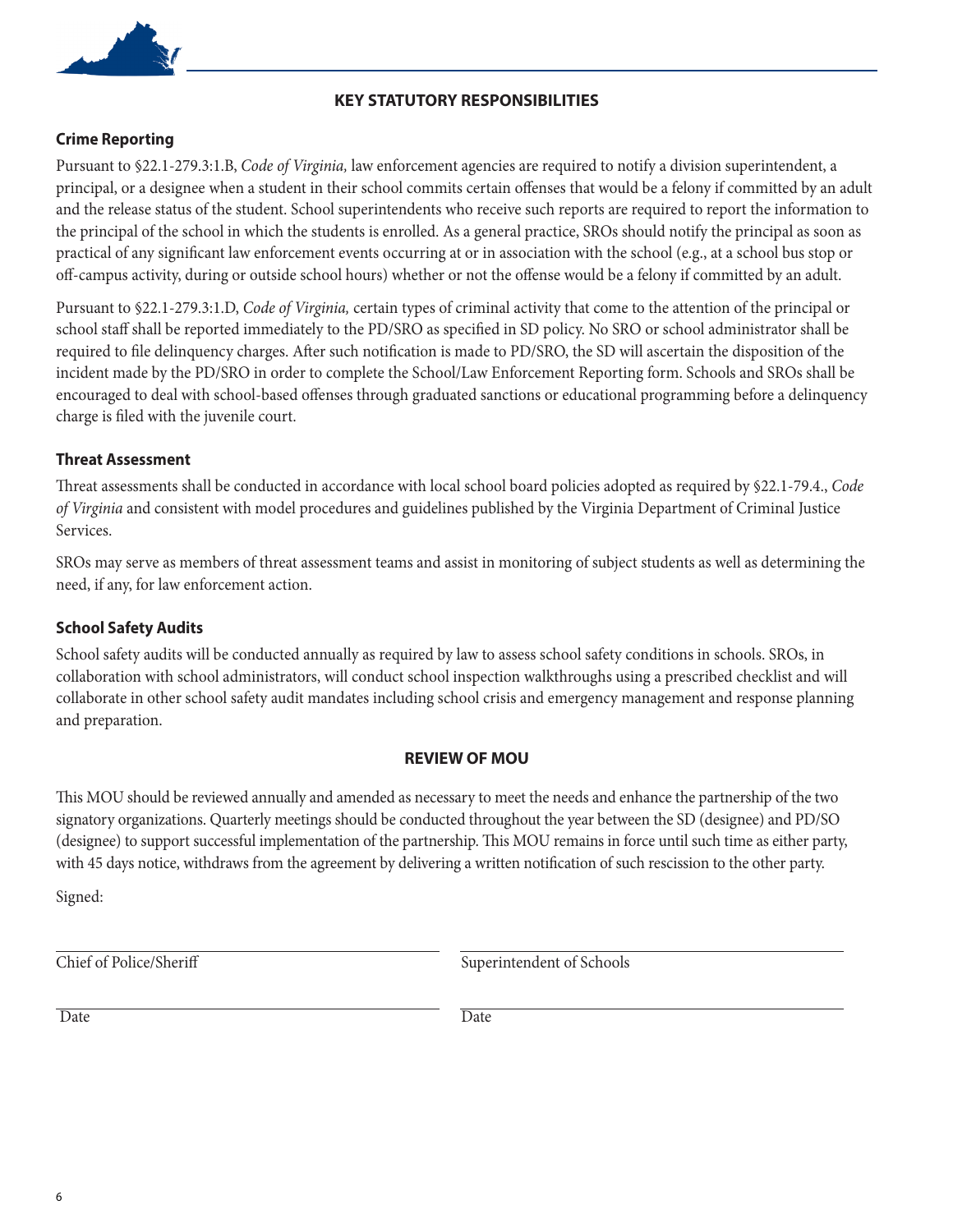# **Appendix A**

### **Graduated Intervention and Responses**

In developing the School-Law Enforcement Partnership MOU, the School Division and Law Enforcement Agency are encouraged to develop alternative responses and educational programming for school-based misconduct in order to divert youth from unnecessary involvement with the juvenile justice systems.

Examples of graduated response programs used by school divisions and law enforcement agencies in other states can be found in these agreements and MOUs.

Clayton County, Georgia Inter-Agency Governance Agreement on the Handling of School Offenses Between the Clayton County Public School System and Clayton County Juvenile Court (2013). <http://www.jdaihelpdesk.org/casemodpolicies/Handling%20of%20School%20Offenses%20MOU>%20(Clayton%20 County,%20GA).pdf

Hartford, Connecticut

Memorandum of Agreement By and Between Hartford Public Schools and Hartford Police Department (2012). https://[www.cga.ct.gov/2014/JUDdata/Tmy/2014SB-00054-R000224-](http://www.cga.ct.gov/2014/JUDdata/Tmy/2014SB-00054-R000224-) Hartford%20Police%20Dept.%20-%20James%20 C.%20Rovella-TMY.PDF

San Francisco, California

Memorandum of Understanding Between the San Francisco Police Department and the San Francisco Unified School District (2014).

<http://www.dignityinschools.org/sites/default/files/SFPD-SRO-MOU.pdf>